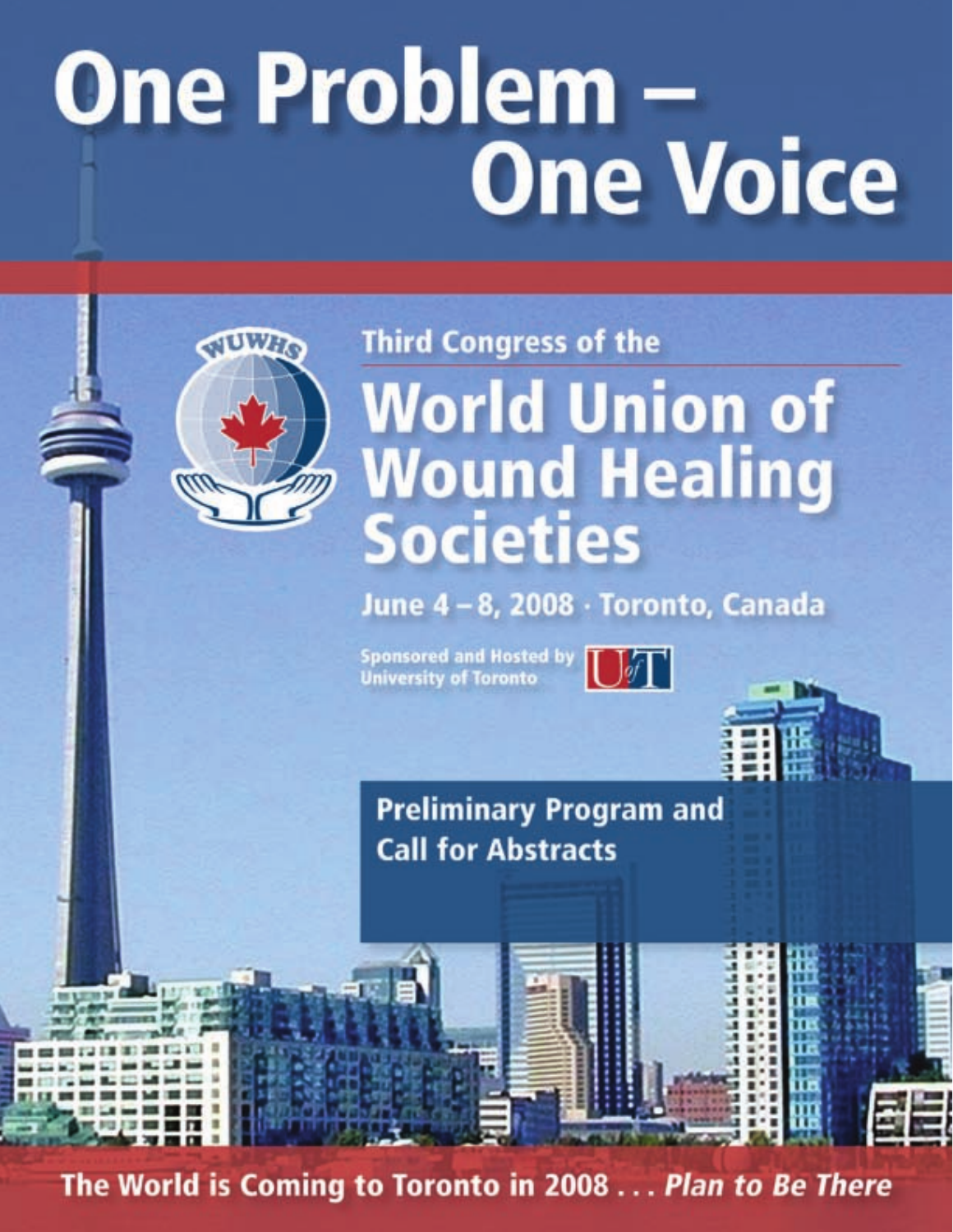### About the World Union of Wound Healing Societies

#### **Mission**

• To enhance the lives of persons with wounds worldwide.

#### Vision

- To improve wound care standards and to facilitate universal access.
- To educate all health care professionals in interdisciplinary approaches that deliver best
- To disseminate educational and training toolkits in practical and adaptable formats to meet local needs in developed, developing and emerging health care systems.
- To appraise and organize the evidence base to facilitate best practices for optimized patient care.
- To co-ordinate a world-wide exchange of information between wound societies and other relevant stakeholders, including international and global agencies.



### Congress Venue

Metro Toronto Convention Centre North Building 255 Front Street West Toronto, ON, Canada



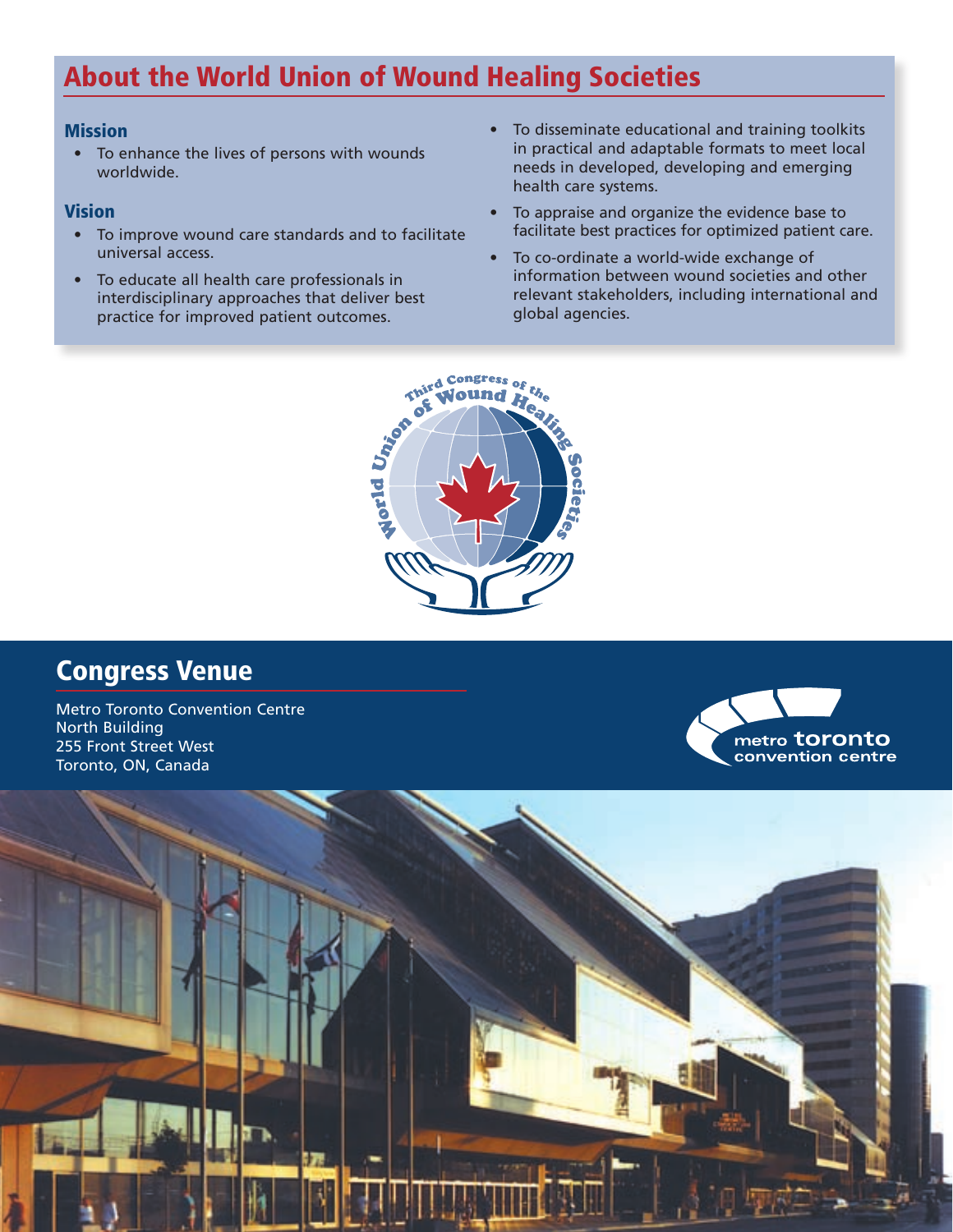### One Problem – One Voice

# Third Congress of the World Union of Wound Healing Societies June 4 – 8, 2008 · Toronto, Canada

# Welcome

It gives us great pleasure to invite you to the Third Congress of the World Union of Wound Healing Societies (WUWHS) being held in Toronto, June 4 – 8, 2008.

The title of the program "One Problem – One Voice" reflects the primary theme of the entire congress and speaks to the very nature of the WUWHS. Every four years the WUWHS brings the world together—different disciplines, different cultures and nationalities, working toward a universal solution to improving patient outcomes.

Wound care professionals from around the world will attend this congress, hear information on the latest developments in wound care, network with and meet colleagues, and share their experiences. This congress is the most important meeting in wound care in 2008 and should be attended by health care professionals from all disciplines who have an interest in wound care.

The World Union of Wound Healing Societies is a consortium of associations with a single mission: to enhance the lives of persons with wounds world-wide. The WUWHS executive includes opinion leaders in wound care from Australia, Belgium, Canada, France, Denmark, the United Kingdom and the U.S.

Our objective for the congress is to provide evidencebased information that will facilitate best practice and allow all participants to provide optimal patient care.

The host city is Toronto, Canada, one of the most multicultural cities in the world. Toronto is a popular tourist destination for travellers from around the world. It is a safe, clean city with many interesting attractions.

We will also be offering the world's largest wound care exhibition. This is your opportunity to see what's new in products, services and technology.

Mark your calendar now. This is an event that should not be missed. The world is coming to Toronto in 2008. *Plan to be there*.

Look for regular updates and announcements on the WUWHS website at www.wuwhs2008.com. And while you are there you can sign up for the regular WUWHS2008 e-newsletter.



Professor R. Gary Sibbald, BS, MD, FRCPC (Med), FRCPC (Derm) *Meeting Chair*



Elizabeth A. Ayello, PhD, RN, APRN, BC, CWOCN, FAPWCA, FAAN *Meeting Co-chair*



Heather L. Orsted, RN, BN, ET, MSc *Meeting Co-chair*

For complete information and updates, visit the website at www.worldunion2008.com or e-mail info@worldunion2008.com.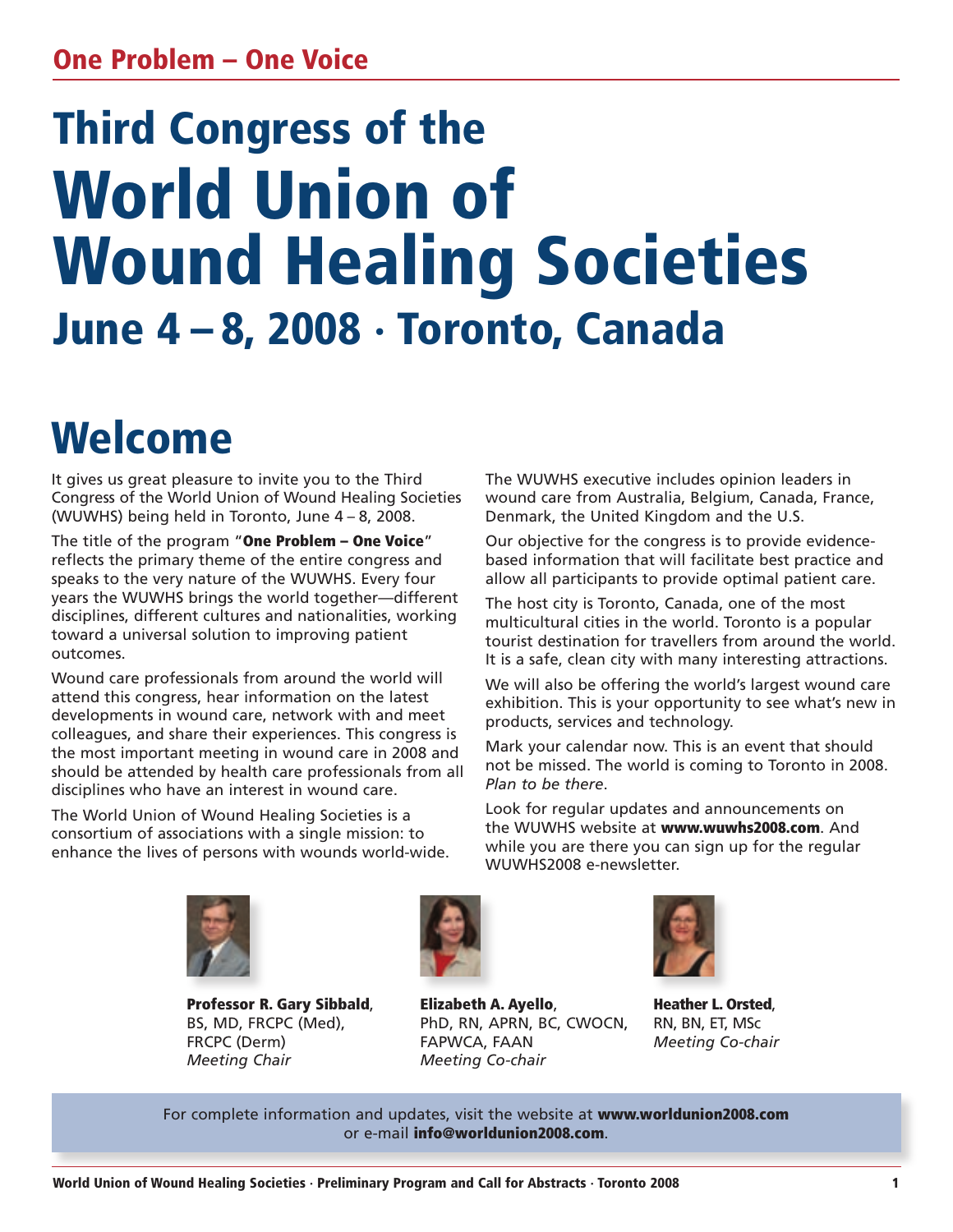# About the Congress

### How Is this Congress Different?

The WUWHS 2008 congress in Toronto will take a unique approach for an International wound care meeting by being evidence-driven. Evidence will be the key to both the congress and also the ongoing activities of the World Union of Wound Healing Societies for 2008 and beyond.

The evidence focus of the congress will begin with the collection and review of the evidence for wound care. This evidence will be internationally critiqued and evaluated both during and after the congress to pull together the single most comprehensive wound care evidence database. The congress will provide the opportunity for your participation in this activity should you desire to be actively involved.

The WUWHS 2008 congress embraces the multicultural, multidisciplinary nature of our audience and provides an opportunity not only to network but also to work together for the benefit of all wound healers on a global basis. Information and participation will embrace all levels of experience. Don't be shy—we all have much to contribute. Your experience is our experience!

Come, share and participate! Toronto, being one of the world's most multicultural cities, offers the perfect location for our diverse wound care family to work together!

### Congress Theme, Objectives and Overview

#### Our overall theme is – ONE PROBLEM – ONE VOICE

Our primary objectives are - EVIDENCE, PARTICIPATION AND TEAMWORK!

The congress objectives encompass:

- Review of the many levels of wound care evidence available today.
- Participation of a number of national associations to ensure a breadth of experience at all levels and from all geographies. One problem – one voice!
- Presentation of wound care information in a co-ordinated, logical, easy-to-follow, streamlined program, maximizing your exposure to the evidence whatever your comfort level.
- The single largest global networking opportunity for wound care in 2008.

### Next Steps

Like what you see? Interested in attending? Then visit our congress website for the most up-to-date information – www.worldunion2008.com. Here you can also sign up for our regular e-newsletter to keep you informed of both the congress and also the important deadlines, ensuring that you do not miss out on this important opportunity.

### Why Attend?

#### This congress will provide:

- opportunities to hear and meet international opinion leaders.
- the world's largest wound care exhibition.
- comprehensive therapeutic strategies and how they can be translated into better wound care practice.
- networking through a wide range of social activities.

This will be the largest and most comprehensive interprofessional wound care congress ever held.

### One Problem – One Voice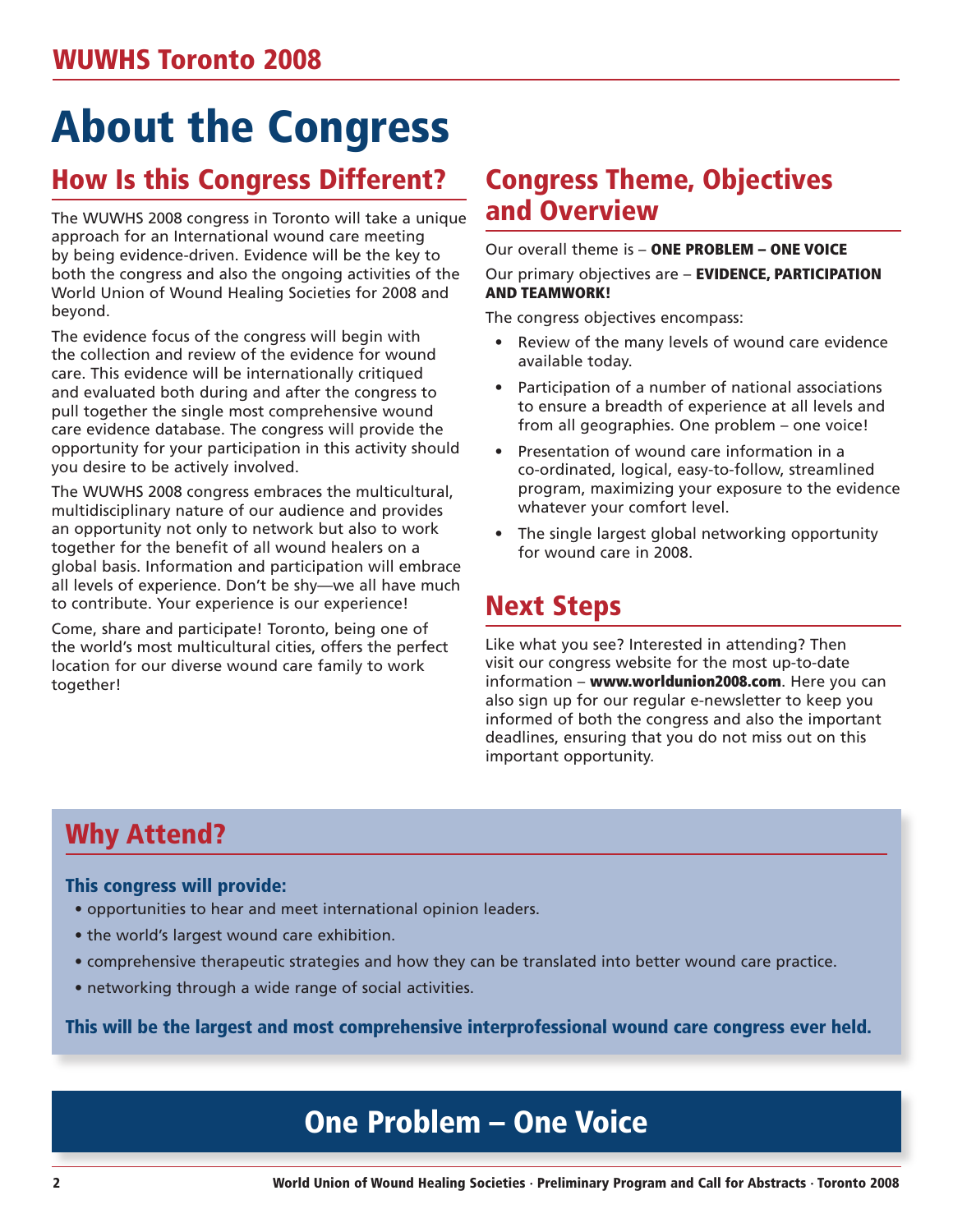# Call for Abstracts

### Abstract Submission Instructions

- 1. To submit an abstract for the WUWHS 2008 congress please go to www.worldunion2008.com. Detailed information on how to submit the abstract will be provided online.
- 2. If you wish to discuss submission of an abstract, please contact:

 Conference Secretariat Office of Continuing Education and Professional Development, Faculty of Medicine University of Toronto 500 University Avenue, Suite 650 Toronto, ON, Canada M5G 1V7

 Phone: 416-978-2719 Fax: 416-946-7028 Toll-Free: 1-888-512-8173 (North America only) E-mail: info@worldunion2008.com

#### Complete abstract submission information is posted on the WUWHS website. Online information supersedes any information contained in this document.

### Practical Information

- 1. Abstracts are required for all oral presentations and posters.
- 2. Abstracts must be submitted in English.
- 3. Abstracts must be submitted online through the electronic Abstract Management System.
- 4. Abstracts must be submitted according to the deadlines printed below.
- 5. Abstracts must not exceed 300 words.

### Contents of Your Abstract

- 1. The title should be as brief as possible but long enough to clearly indicate the nature of the study.
- 2. A "blind" selection process will be used. Therefore no identifying features such as names of authors and hospitals, medical schools, clinics or cities may be listed in the title or abstract text. You will be asked to enter the names of authors and their institutions when you submit your abstract online.
- 3. Abstracts should briefly and clearly state the goals and objectives, purpose, method, results, and discussion/conclusion of the work.
- 4. All abbreviations must be defined in first use.
- 5. Use generic drug and product names.
- 6. Statements such as "results will be discussed" or "data will be presented" cannot be accepted.
- 7. Abstracts will appear in the congress syllabus as received.

### Review Process

- 1. The scientific committee will review the abstract using a blind review process.
- 2. Only submitting authors will be notified of abstract acceptance. Acceptance will be sent by e-mail. Notification can be expected as detailed below.
- 3. It is the responsibility of all investigators that all studies are performed with respect to both national and international legislations and ethical guidelines both with regard to humans and animals. The WUWHS Scientific Committee reserves the right to reject any submitted abstract that is believed to violate these principles.

### Conditions

- 1. The presenting author of an accepted abstract must register and pay the required congress registration fee no later than January 15, 2008, in order to have the abstract included in the congress proceedings.
- 2. Abstracts will be published on the website and in the final program for the congress. By submitting an abstract you consent to giving WUWHS 2008 permission to publish your abstract.
- 3. If you wish to withdraw an abstract, please contact the Conference Secretariat in writing, and await confirmation of your withdrawal.

### Submission Deadlines

Due to the global scope of WUWHS 2008 there will be two abstract submission deadlines. The early deadline is for those who require more time to make travel and funding arrangements. The regular submission date is for everyone else. All submissions will be treated equally. Abstracts that miss the early submission deadline will be reviewed with the abstracts submitted for the regular deadline. There will be no exceptions to the deadlines.

#### Early Abstract Submission Deadlines

- 1. Submit your abstract by: June 15, 2007
- 2. Receive notification by: September 15, 2007
- 3. Confirm your attendance by: October 15, 2007

#### Regular Abstract Submission Deadlines

- 1. Submit your abstract by: September 15, 2007
- 2. Receive notification by: December 15, 2007
- 3. Confirm your attendance by: January 15, 2008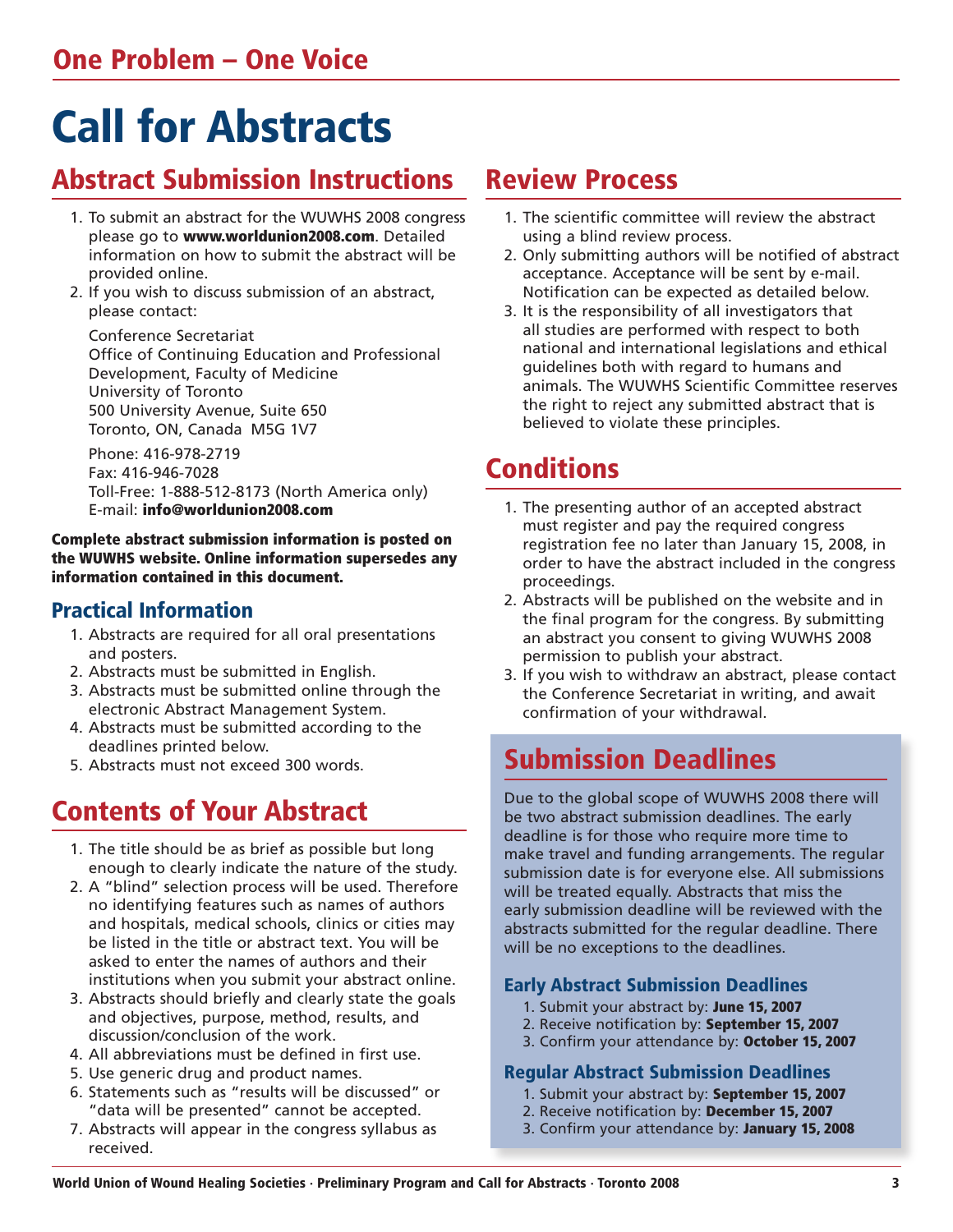# Preliminary Concurrent Session Topics

### A Note About Streams and Themes . . .

The concurrent sessions agenda of the WUWHS 2008 congress covers topics formatted in a unique fashion, providing delegates with the opportunity to pursue a curriculum through ten comprehensive streams or to pursue a theme-based curriculum that crosses all streams.

In the table below, the ten streams are numbered 1 through 10 and run vertically. There are six themes within the streams that are represented by different colours as per the key below. The concurrent sessions are shown in **bold** in the table on page 5.

|                         | <b>WUWHS 2008 Congress Streams</b>                       |                                       |                                                      |                                                             |                                                                     |                                                         |                                              |                                         |                                                                                                      |                                               |
|-------------------------|----------------------------------------------------------|---------------------------------------|------------------------------------------------------|-------------------------------------------------------------|---------------------------------------------------------------------|---------------------------------------------------------|----------------------------------------------|-----------------------------------------|------------------------------------------------------------------------------------------------------|-----------------------------------------------|
|                         | 1                                                        | $\overline{2}$                        | 3                                                    | $\overline{a}$                                              | $\overline{\mathbf{5}}$                                             | $6\phantom{1}$                                          | $\overline{\mathbf{z}}$                      | 8                                       | $\overline{9}$                                                                                       | 10                                            |
| Session                 | <b>Pressure</b><br><b>Ulcers</b>                         | <b>Diabetic</b><br><b>Foot Ulcers</b> | Ostomy/<br><b>Continence/</b><br><b>Skin Care</b>    | <b>Leg Ulcers</b>                                           | <b>Acute</b><br><b>Wounds</b>                                       | <b>Complex</b><br><b>Wounds</b>                         | Global<br><b>Perspectives</b>                | <b>Free Papers</b>                      | <b>Canadian</b><br><b>Perspectives</b><br>in Wound<br>Care                                           | <b>Research</b>                               |
| $\mathbf{1}$            | Etiology,<br>definitions.<br>prevalence and<br>incidence | Epidemiology                          | Barrier function of<br>the skin                      | Etiology,<br>epidemiology,<br>and differential<br>diagnosis | Surgical site<br><i>infections</i>                                  | Malignant wounds                                        | Setting up wound<br>care societies           | Evidence and<br>educational<br>systems  | <b>Standardization</b><br>and regional<br>differences                                                | <b>Biologics</b>                              |
| $\overline{2}$          | Risk assessment                                          | Risk assessment                       | Skin disorders and<br>wounds                         | Venous                                                      | Non-healing<br>post surgical<br>and abdominal<br>wounds             | Principles of<br>palliative care                        | Interprofessional<br>teams                   | Pain and quality<br>of life             | Raising awareness:<br>the impact<br>of prevention<br>programs                                        | Emerging<br>technologies                      |
| $\overline{\mathbf{3}}$ | Risk-based<br>prevention and<br>treatment                | Prevention                            | Aging and<br>damaged skin                            | Arterial                                                    | Plastics<br>reconstruction and<br>repair                            | <b>HIV</b>                                              | Certification/<br>validation                 | Infection                               | Zero to 60 in<br>12 years: the<br>evolution of the<br>CAWC.                                          | Inflammatory<br>modulators                    |
| $\overline{4}$          | Principles of<br>support surfaces                        | Vascular issues                       | Skin tears                                           | Lymphedema                                                  | Specialized<br>surgeries:<br>orthopedic,<br>vascular and<br>cardiac | Wounds as a<br>result of tropical<br><i>infections</i>  | Setting up wound<br>care clinics             | Leg ulcers                              | Delivering wound<br>care education,<br>CAWC-style                                                    | Diagnosis and<br>assessment                   |
| 5                       | Staging and deep<br>tissue injury                        | Infection                             | Fistula<br>management                                | Mixed                                                       | Scarring from<br>surgery and burns                                  | Non-healable<br>wounds                                  | Making a<br>difference: "walk<br>the walk"   | Malignant and<br>inflammatory<br>wounds | Interprofessional<br>wound care<br>certification in<br>Canada                                        | Genetic<br>approaches                         |
| 6                       | Monitoring<br>healing and<br>healing tools               | Pressure<br>redistribution            | Skin care in the<br>incontinent patient              | Inflammatory                                                | <b>Burn</b> infection                                               | Epidermolysis<br>bulosa, pediatric<br>genetic disorders | <b>Treatment</b><br>adherence and<br>culture | Operative wounds                        | <b>Enabling best</b><br>practices: bringing<br>quidelines to the<br>bedside                          | Aging in wound<br>healing                     |
| $\overline{ }$          | Evidence-based<br>education                              | Charcot foot                          | Quality of life:<br>skin, incontinence<br>and ostomy | Complex                                                     | <b>Burns: prevention</b><br>and education                           | Symptom control,<br>pain and Quality<br>of Life         | Professional<br>education                    | Burns                                   | The care and<br>nurturing of<br>effective teams                                                      | Pharmacological<br>approaches                 |
| 8                       | Principles<br>of pressure<br>redistribution              | Local wound care                      | Peristomal<br>complications                          | Local wound care                                            | Burns:<br>classification and<br>treatment                           | Educational<br>outcomes                                 | Reimbursement                                | The developing<br>world                 | <b>Burnout</b><br>prevention:<br>keeping<br>the caring,<br>compassion and<br>community in<br>balance | Science of healing                            |
| 9                       | Treatment<br>strategies                                  | Post amputation                       | Drainage<br>Management                               | Surgical options                                            | Traumatic wounds                                                    | Clinical trials<br>design and<br>analysis               | Cost vs. cost-<br>effectiveness              | Patient<br>perspectives                 | Aboriginal issues<br>in Canada                                                                       | Wound bed<br>preparation<br><i>innovation</i> |
| 10                      | Operative repair                                         | Other causes                          | Enterostomal<br>therapy and<br>outcomes              | Complementary<br>and advanced<br>therapies                  | Research and<br>biologics in acute<br>wounds                        | Knowledge<br>transfer toward<br>implementation          | Patient<br>empowerment                       | Basic research<br>around the globe      | Canadian research<br><i>initiatives</i>                                                              | Bench to patient                              |

#### Themes

| Infection           |  |  |  |  |  |
|---------------------|--|--|--|--|--|
| Evidence Education  |  |  |  |  |  |
| Quality of Life     |  |  |  |  |  |
| Health Care Systems |  |  |  |  |  |
| Local Wound Care    |  |  |  |  |  |
| Research            |  |  |  |  |  |

### The Faculty

The faculty for the congress will be chosen from leading opinion leaders in wound care from around the world. All disciplines will be included and all levels of experience will be addressed. We are working with our partners, the hosting and sponsoring societies and industry, to put together an impressive group of speakers, stream leaders, facilitators and panel members. Faculty will include all members of the congress Executive Committee (see p. 8). A complete agenda and faculty list will be published by June 2007.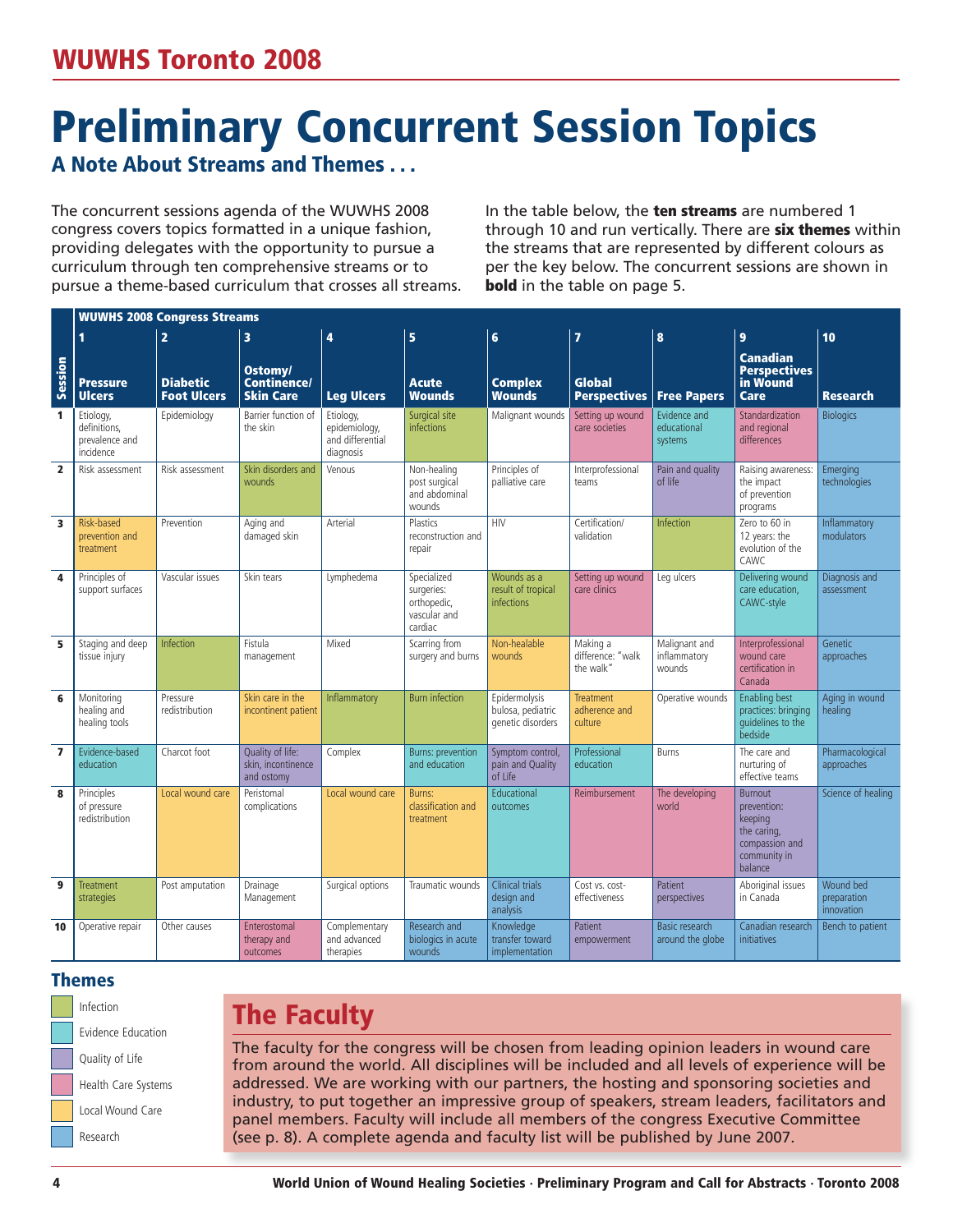# Program at a Glance

The agenda has been laid out to allow participants to obtain optimal exposure to all aspects of the congress: scientific sessions, posters and exhibits. Social events have been planned throughout to encourage networking, and enough free time has been left to allow participants time to enjoy everything that Toronto has to offer.

|                                                                           | <b>Wednesday</b><br><b>June 4</b> | <b>Thursday</b><br><b>June 5</b>      |                                      | <b>Friday</b><br>June 6                              |                     | <b>Saturday</b><br>June 7                                                               |                                 | <b>Sunday</b><br><b>June 8</b> |  |
|---------------------------------------------------------------------------|-----------------------------------|---------------------------------------|--------------------------------------|------------------------------------------------------|---------------------|-----------------------------------------------------------------------------------------|---------------------------------|--------------------------------|--|
| $7:00 - 8:00$<br><b>Registration Opens</b>                                |                                   | Registration (all day)                |                                      | Registration (all day), Posters                      |                     | Registration (all day), Posters                                                         |                                 | Registration (all day)         |  |
| $8:00 - 9:30$                                                             | Satellite Symposium A:<br>TBA     | Opening Session:<br>Keynote Address I |                                      | Plenary:<br>Keynote Address II                       |                     | Plenary:<br>Keynote Address III                                                         |                                 | What's New Plenary<br>Part 1   |  |
| $9:30 - 10:00$                                                            | <b>Concurrent</b><br><b>Break</b> |                                       | <b>Concurrent</b><br><b>Sessions</b> |                                                      | <b>Concurrent</b>   |                                                                                         |                                 |                                |  |
| $10:00 - 10:30$                                                           | Satellite Symposium B:            | <b>Sessions</b>                       |                                      |                                                      |                     | <b>Sessions</b>                                                                         |                                 |                                |  |
| 10:30-11:00                                                               | VAC-Assisted Therapy              | Break & Posters                       | Exhibits                             | Break & Posters                                      | Exhibits            | Break & Posters                                                                         | Exhibits                        | <b>Break</b>                   |  |
| 11:00-11:30                                                               |                                   |                                       |                                      | <b>Concurrent</b>                                    |                     | <b>Concurrent</b>                                                                       |                                 | What's New Plenary             |  |
| 11:30-12:00                                                               | Lunch                             | <b>Sessions</b>                       |                                      | <b>Sessions</b>                                      |                     | <b>Sessions</b>                                                                         |                                 | Part 2                         |  |
| 12:00-12:30                                                               |                                   | Break & Posters                       | Lunch In                             | Break & Posters                                      | Lunch In            | Break & Posters                                                                         | Lunch In<br><b>Exhibit Hall</b> |                                |  |
| 12:30-13:00                                                               | Satellite Symposium C:            | Satellite<br>Symposium F:             | <b>Exhibit Hall</b>                  | Satellite                                            | <b>Exhibit Hall</b> | Satellite                                                                               |                                 | <b>Closing Ceremony</b>        |  |
| 13:00-14:00                                                               | Pain at Dressing Change           |                                       |                                      | Symposium G:<br>Diagnostics and<br><b>Wound Care</b> |                     | Symposium H:<br>The Role<br>of Dynamic<br>Reciprocity in<br>Difficult-to-heal<br>Wounds |                                 |                                |  |
| 14:00-14:15                                                               | <b>Break</b>                      |                                       |                                      | Free Afternoon & Evening                             |                     | Break & Posters                                                                         |                                 |                                |  |
| 14:15-14:30                                                               |                                   |                                       | Exhibits                             |                                                      |                     | <b>Concurrent</b><br><b>Sessions</b>                                                    | Exhibits                        |                                |  |
| 14:30-15:15                                                               | Satellite Symposium D:            |                                       |                                      |                                                      |                     |                                                                                         |                                 |                                |  |
| 15:15-15:45                                                               | Leg Ulcer Management              | Break & Posters                       |                                      |                                                      |                     | Break & Posters                                                                         |                                 |                                |  |
| 15:45-16:00                                                               |                                   | <b>Concurrent</b>                     |                                      |                                                      |                     | <b>Concurrent</b>                                                                       |                                 |                                |  |
| 16:00-16:30                                                               | <b>Break</b>                      | <b>Sessions</b>                       |                                      |                                                      |                     | <b>Sessions</b>                                                                         |                                 |                                |  |
| 16:30-16:45<br>Satellite Symposium E                                      |                                   |                                       |                                      |                                                      |                     |                                                                                         |                                 |                                |  |
| The Diagnosis and Treatment<br>16:45-18:00<br>of Patients with Wound Pain |                                   | Sunset Satellite<br>Sessions          |                                      |                                                      |                     | Sunset Satellite<br>Sessions                                                            |                                 |                                |  |
| 18:00-18:30                                                               | Opening,                          |                                       |                                      |                                                      |                     | Break & Posters                                                                         |                                 |                                |  |
| 18:30-22:00                                                               | Exhibits & Reception              |                                       |                                      |                                                      |                     | Taste of Canada Reception                                                               |                                 |                                |  |



World Union of Wound Healing Societies · Preliminary Program and Call for Abstracts · Toronto 2008 5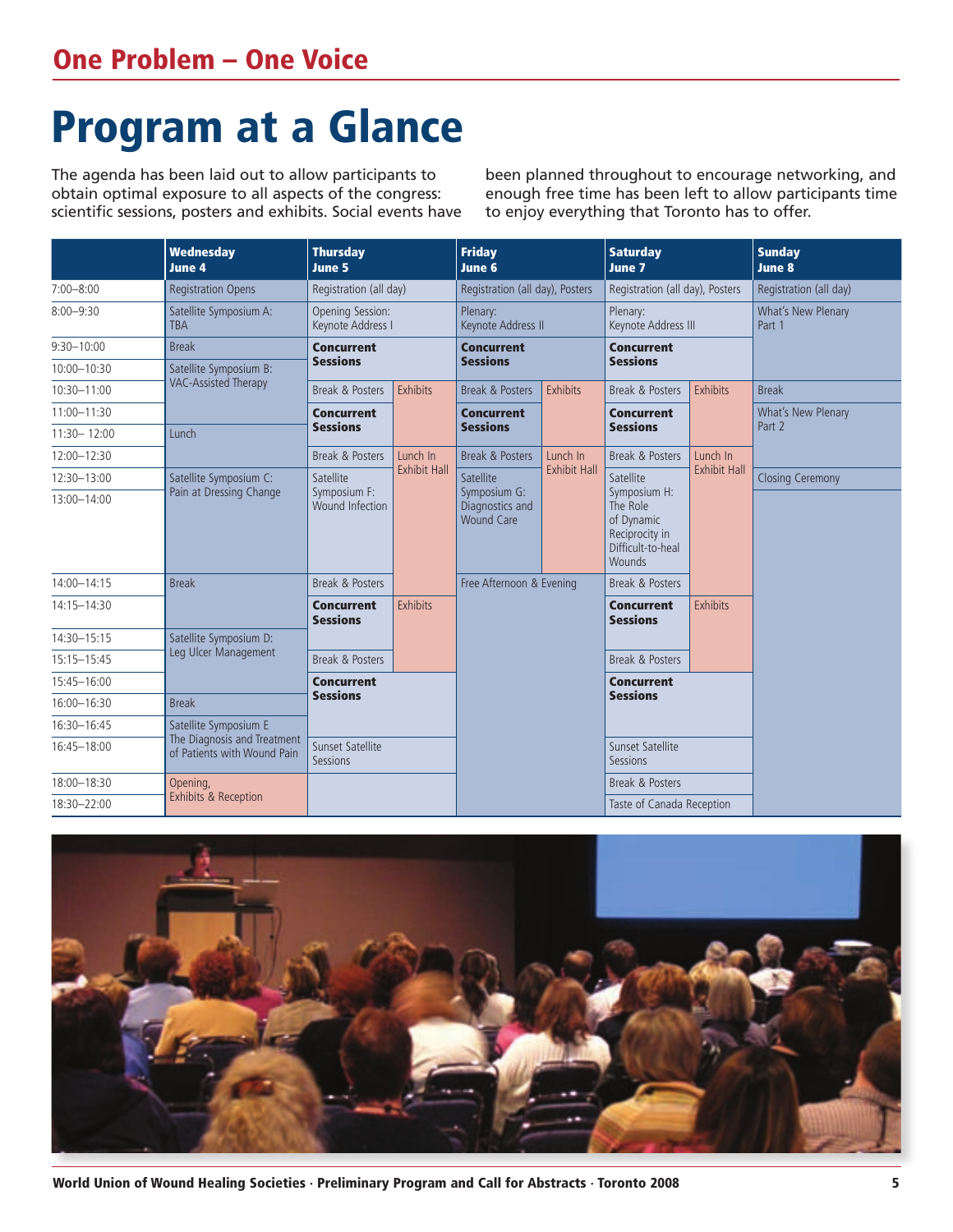# General Information

### Congress Facility Overview

The WUWHS 2008 congress will take place at Canada's number one convention and trade show facility, the Metro Toronto Convention Centre. This state-of-the-art congress centre is located in the heart of downtown Toronto, a vibrant cultural mosaic and Canada's largest city. It is close to hotels, great dining and shopping, and near many of the city's key attractions. The centre is within walking distance of the waterfront and minutes from Toronto's financial, fashion and cultural districts. It is located at 255 Front Street West, Toronto, Ontario, Canada. Its website address is www.mtccc.com.

#### Hotel Accommodation

All hotel accommodation is being managed by Tourism Toronto. A total of over 15,000 room nights have been reserved for the congress in a broad selection of hotels that will effectively serve every taste and budget. You will be able to make your hotel reservations online at www.worldunion2008.com commencing June 1, 2007.

#### Networking

It is often said: "It's not what you know, it's who you know that matters." The WUWHS 2008 congress will be the premier global wound care networking opportunity of the year. Opportunities like this congress help to make the world smaller while enhancing global communication. Over 5000 delegates from many



countries will be onsite for five great days, providing opportunities to meet with colleagues from around the world. Be sure to attend networking sessions and meet the world in Toronto.

### Don't Forget Your Passport

2007 will see new regulations that require all people entering Canada to have a valid passport. Whether you are from the United Sates or overseas, please ensure that your travel documents are complete and up-todate.

### It's All Online

The best way to obtain more information, submit an abstract, register, reserve hotel rooms or contact us is to visit us online at www.worldunion2008.com or e-mail us at info@worldunion2008.com.

### Accreditation Statement

The Office of Continuing Education and Professional Development, Faculty of Medicine, University of Toronto is an accredited provider for The College of Family Physicians of Canada, The Royal College of Physicians and Surgeons of Canada, The American Medical Association, and the European Accreditation Council for Continuing Medical Education.

### Commercial Funding and Financial Support

This congress is being partially funded by unrestricted educational grants from commercial organizations. A complete list will be published in the congress syllabus. In addition, relevant companies will display their products and services in the exhibit hall.

### **Disclosure**

All participating faculty are expected to disclose any significant financial interest, related off-label use of products or other relationship with the manufacturers of any commercial products and/or providers of commercial services discussed in an educational presentation.

#### Congress Language

The congress and all educational sessions and materials will be in English.

#### **Dress**

The dress for the congress is business casual. Be comfortable. We strongly urge all attendees to dress in layers to account for personal preferences and variations in room temperature.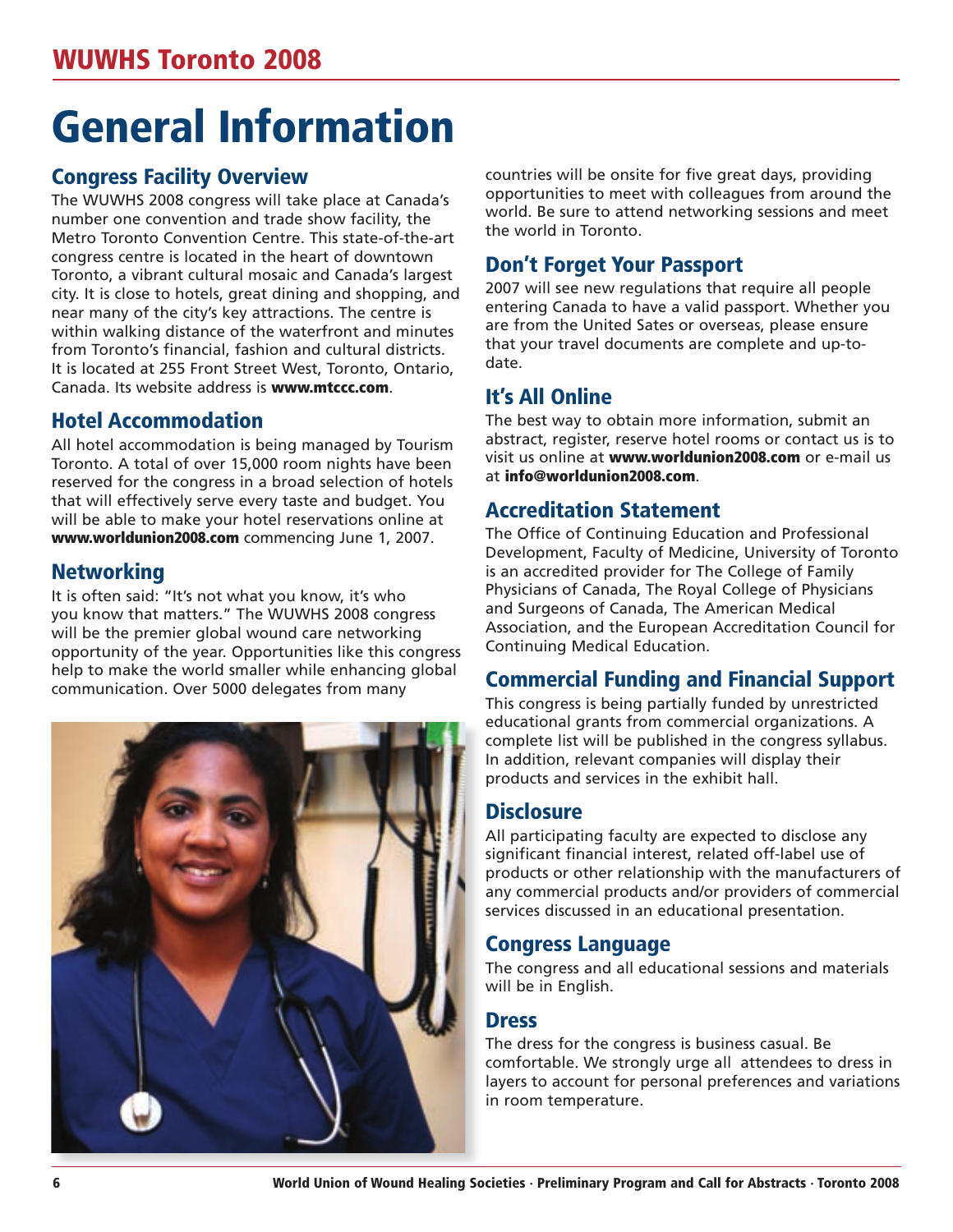# General Information cont'd.

### Sponsorship Opportunities

Benefit from the opportunities to see and be seen at this unique congress—and even to get exposure prior to and following the congress. For complete information and to reserve an exhibit space in the world's largest wound care exhibition, please contact David Stein at davidstein@rogers.com.

### Smoking Policy

Toronto is a non-smoking city. Smoking is only allowed ourdoors at least eight metres from building entrances.

### Conference Secretariat Contact Information

Office of Continuing Education and Professional Development, Faculty of Medicine University of Toronto 500 University Avenue, Suite 650 Toronto, ON, Canada M5G 1V7

Phone: 416-978-2719 Fax: 416-946-7028 Toll-Free: 1-888-512-8173 (North America only) E-mail: info@worldunion2008.com

# Registration Information

### Registration

Registration will open on June 1, 2007. Registration for the WUWHS 2008 congress can be completed online or by downloading and printing a registration form from www.worldunion2008.com and submitting it by fax or regular mail as described below.

### Payment

Payment by credit card or cheque will be accepted; payment by credit card is preferred and cheques from outside North America will not be accepted. Only credit cards or cash will accepted for onsite registration.

- 1. To register and pay by VISA, MasterCard or AMEX: a. Online: Please visit www.worldunion2008.com and click on "Register." Online registration will close at midnight EST, May 24, 2008, after which all registrations must be submitted onsite.
- b. By fax: To register by fax and pay by VISA, MasterCard or AMEX, please download and print a registration form from www.worldunion2008.com. Complete the form, including credit card information, and fax it to 416-946-7028 by midnight EST, May 24, 2008, after which all registrations must be submitted onsite.
- 2. To register and pay by cheque: Please download and print a registration form from www.worldunion2008.com. Complete the form, enclose your cheque and mail it to Office of Continuing Education and Professional Development, Faculty of Medicine, University of Toronto, 500 University Avenue, Suite 650, Toronto, ON, Canada M5G 1V7 to arrive by midnight EST, May 24, 2008, after which all registrations must be submitted onsite. Post-dated cheques and cheques from outside of North America will not be accepted.

### Registration Fees\* for the WUWHS 2008 Congress

|                                                                                       | <b>Early Registration</b><br>until January 15, 2008 | <b>Regular Registration</b><br>until May 24, 2008 | <b>Onsite Registration</b> |
|---------------------------------------------------------------------------------------|-----------------------------------------------------|---------------------------------------------------|----------------------------|
| <b>Physicians</b>                                                                     | \$595                                               | \$695                                             | \$800                      |
| <b>Allied Health Care Professionals,</b><br><b>Industry, Non-clinicians and Other</b> | \$445                                               | \$550                                             | \$650                      |
| Students**                                                                            | \$295                                               | \$350                                             | \$425                      |
| <b>Single Day Registration for all</b>                                                | \$300                                               | \$300                                             | \$300                      |

\* All fees are in Canadian dollars.

\*\* Students must have a signed certificate from an institution in which they have full-time status. This fee does not apply to part-time students.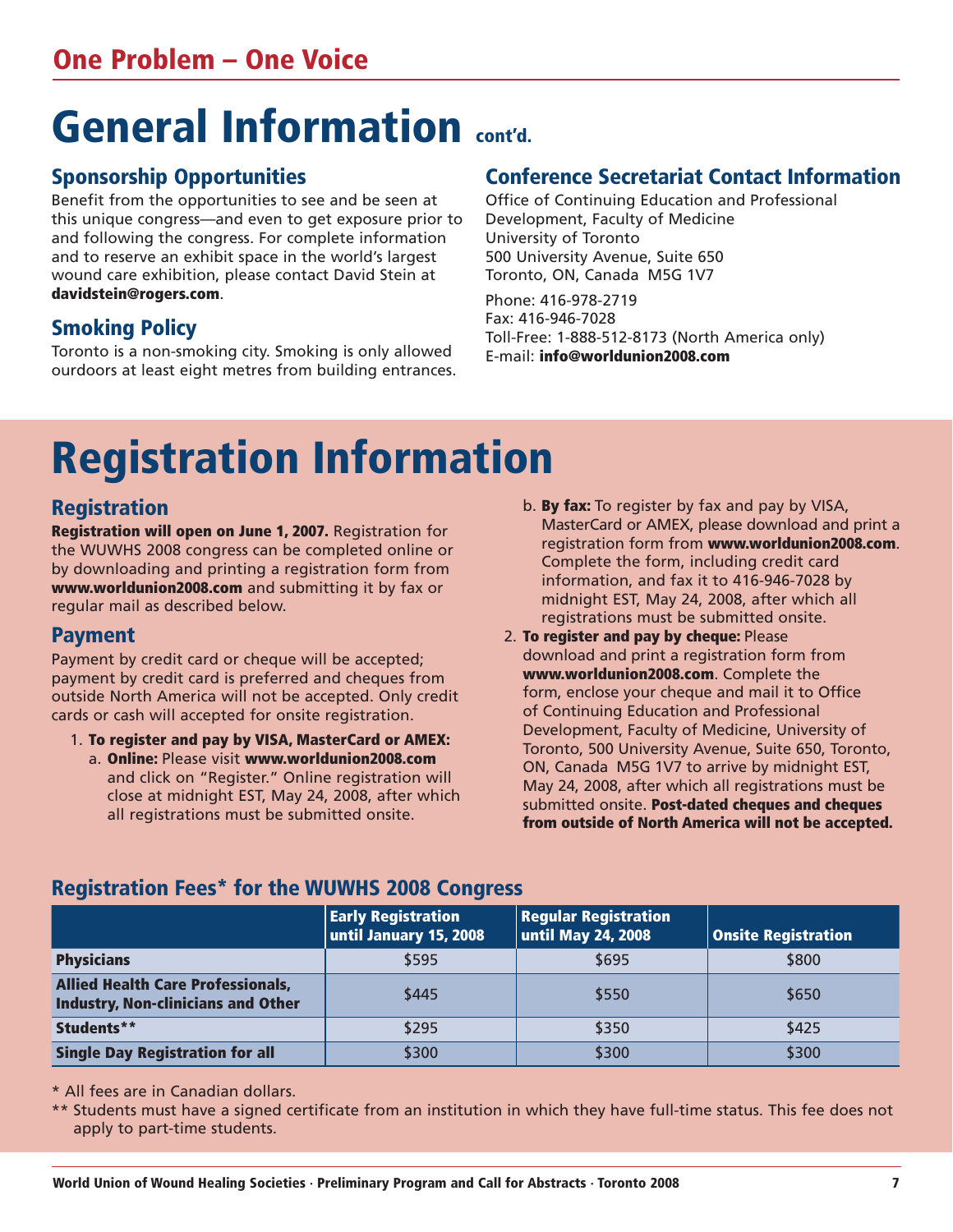# Congress Organization

#### Executive Committee

President: Luc Téot, France Meeting Chair: R. Gary Sibbald, Canada Co-chairs: Elizabeth A. Ayello, U.S.; Heather L. Orsted, Canada

**Secretary:** Sylvie Meaume, France

Past President: Michael Stacey, Australia

**Education:** Geoff Sussman, Australia

**Industry Liaison:** Keith Harding, Wales

Developing World: George Cherry, England

Research: Greg Schultz, U.S.

**Organizations: Finn Gottrup, Denmark** 

Editing: Raj Mani, England

Co-Treasurers: Mieke Flour, Belgium; Rosine Van den Bulck, Belgium

## Satellite Symposia Sponsors

Satellite Symposium A: TBA

Satellite Symposium B: VAC Assisted Therapy Sponsored by KCI

Satellite Symposium C: Pain at Dressing Change Sponsored by Mölnlycke Health Care

- Satellite Symposium D: Leg Ulcer Management Sponsored by ConvaTec
- Satellite Symposium E: The Diagnosis and Treatment of Patients with Wound Pain Sponsored by Coloplast

Satellite Symposium F: Wound Infection Sponsored by Smith & Nephew

Satellite Symposium G: Diagnostics and Wound Care Sponsored by 3M

Satellite Symposium H: The Role of Dynamic Reciprocity in **Difficult-to-heal Wounds** Sponsored by Healthpoint

# Corporate Sponsors

MÖLNLYCKE HEALTH CARE

Our proud Platinum Sponsors:

**Coloplast** 

### Organizing Committee

Elizabeth A. Ayello, PhD, RN, APRN, BC, CWOCN, FAPWCA, FAAN

Clinical Associate Editor, *Advances in Skin & Wound Care*

Faculty, Excelsior College, School of Nursing

Keith Harding, MBChB, MRCCP, FRCS Head, Wound Healing Research Unit Professor of Rehabilitation (Wound Healing) University of Wales College of Medicine, Cardiff, Wales Editor-in-chief, *International Wound Journal*

- Heather L. Orsted, RN, BN, ET, MSc Clinical Specialist, Wound Management
- R. Gary Sibbald, BSc, MD, FRCPC (Med) (Derm), Med Professor of Medicine and Public Health Sciences, University of Toronto Director of Wound Healing Clinic, The New Women's College Hospital

# Hosting Societies

- Canadian Association of Wound Care (CAWC) Cary M. Steinman, Executive Director
- Canadian Association of Enterostomal Therapy (CAET) Cathy Harley, Executive Director
- Registered Nurses' Association of Ontario (RNAO) Doris Grinspun, Executive Director
- American Professional Wound Care Association (APWCA) Steven R. Kravitz, Executive Director

**3M** Worldwide

National Pressure Ulcer Advisory Panel (NPUAP) Janet Cuddigan and Diane Langemo, Co-Chairs







ConvaTec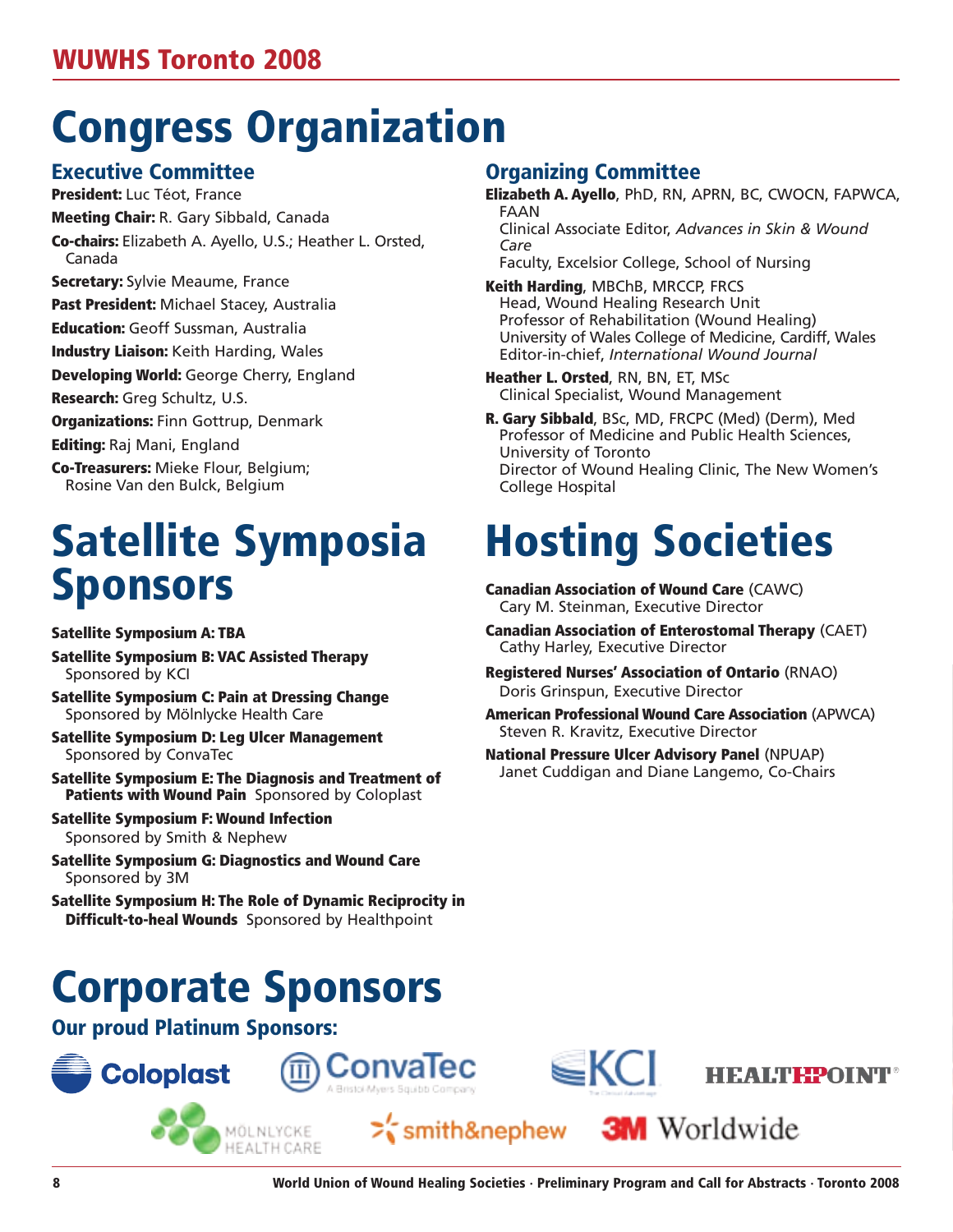### About Toronto Highest, best, longest, greenest—"A city within a park"

You may already know that Toronto is home to the world's tallest building (CN Tower at 553.33 m) and that the world's longest street starts at the city's lakeshore (Yonge Street, at 1896 km), but did you know that Toronto is as far south as the French Riviera and Northern California or that more people live in Toronto than in Canada's four Atlantic provinces combined? There are over three million trees on Toronto public land and over 20,000 acres of parklands, including green space, beaches, conservation areas and islands.

Toronto's summer climate is surprisingly moderate, with average daytime temperatures in June of 26° C (79° F) and nightly lows of 18° C (64° F).

Toronto is a great city to live and work in, or just to visit. We have a high quality of life and reliable services, in one of the safest urban environments in the world. Nearly all of the world's cultural groups are represented in Toronto, more than 100 languages and dialects are spoken and over one-third of Toronto residents speak a language other than English at home.

Toronto has a population of 2.48 million people (five million in the GTA – Greater Toronto Area ) and is heralded as one of the most multicultural cities in the



world. Diversity of race, religion and lifestyle help define and set Toronto apart from other world cities. It is ranked as the safest large metropolitan area in North America by Places Rated Almanac.

Toronto is a city of neighbourhoods, many of which have strong ethnic roots—such as Greektown, Chinatown or Little Italy. The city's excellent transit system makes it easy to visit its many attractions and neighbourhoods.

Toronto is a major centre for theatre and other performing arts, with more than 50 ballet and dance companies, six opera companies, and two symphony orchestras. The city is home to the National Ballet of Canada, the Canadian Opera Company, and the Toronto Symphony Orchestra. For those with enquiring minds, Toronto's 125 museums can satisfy anyone's curiosity. From the Royal Ontario

Museum and the Art Gallery of Ontario to the Bata Shoe Museum and the Redpath Sugar Museum, there is something for every interest.

Many of the city's theatres and sports venues are located within walking distance of the convention centre as are



many major shopping districts. From the latest in designer fashions to obscure antiques, the city's shops, boutiques and superstores have something for everyone.

From paper napkins to white linen, Toronto's dining options are unlimited. Those seeking comfort cuisines will savour food that not only soothes but also inspires.

So please join us for the world's largest wound care congress in one of the worlds friendliest, most beautiful, interesting, diverse, and safest cities.



World Union of Wound Healing Societies · Preliminary Program and Call for Abstracts · Toronto 2008 9